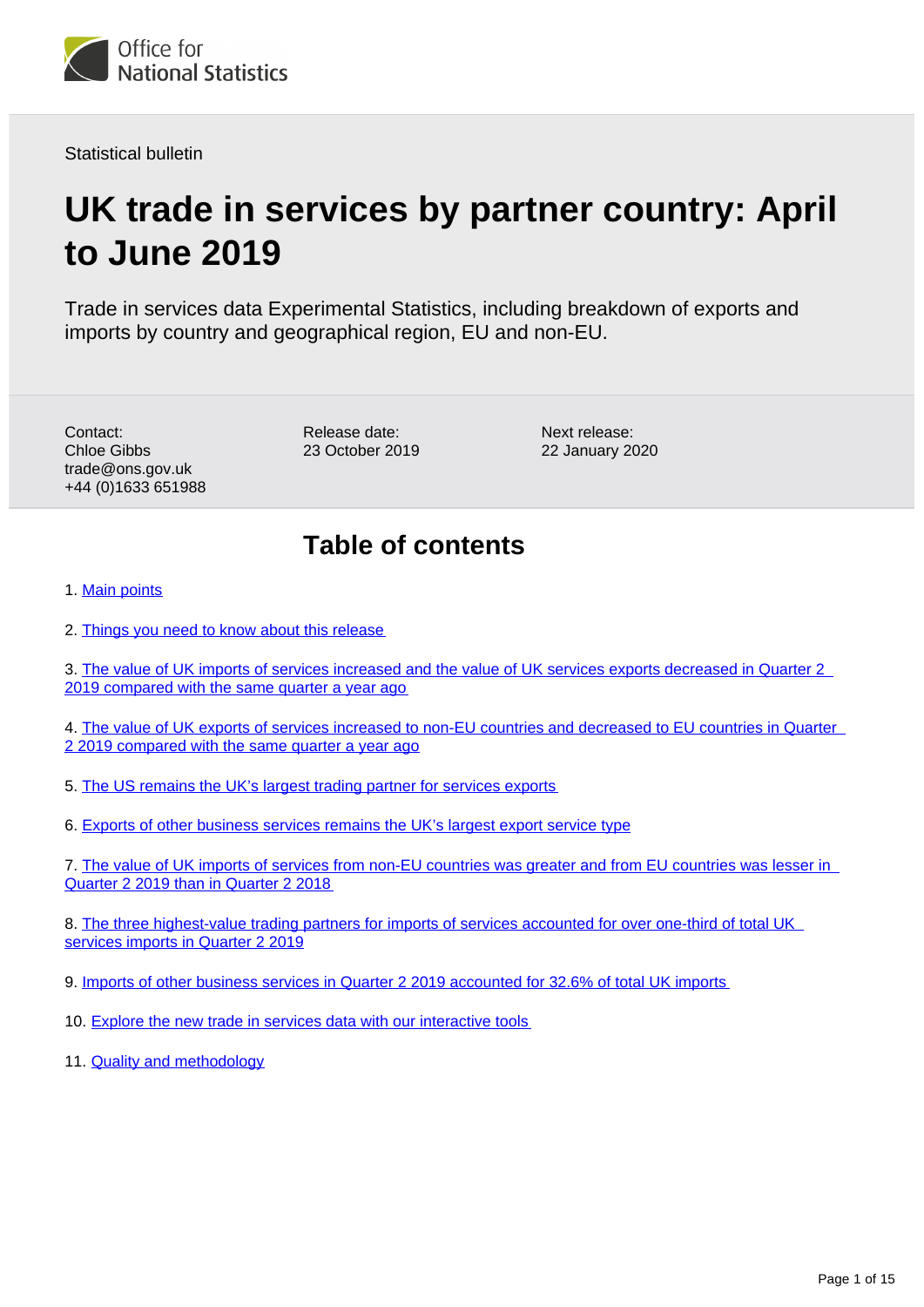## <span id="page-1-0"></span>**1 . Main points**

- This release covers all of the UK economy's trade in services, presenting UK trade in services by 67 countries and 32 service types, on a non-seasonally adjusted basis.
- Exports of services were £1.5 billion lower in Quarter 2 (Apr to June) 2019 compared with the same quarter last year. Imports of services were worth £0.6 billion more in Quarter 2 2019 compared with the same quarter last year.
- Exports of the top five exported service types (excluding transportation) decreased in Quarter 2 2019 compared with the same quarter a year ago.
- Other business services was the largest service type import, accounting for 32.6% of total imports in Quarter 2 2019.
- The UK imported £23.3 billion of services from the EU in Quarter 2 2019, compared with £25.2 billion imported from non-EU countries; the UK exported £28.6 billion of services to the EU over the same period, compared with exports of £43.6 billion to non-EU countries.
- The UK's largest trading partner when looking at individual countries for both exports and imports of services in Quarter 2 2019 was the US.

## <span id="page-1-1"></span>**2 . Things you need to know about this release**

The UK trade in services data have been produced as part of planned improvements to our trade statistics described in Section 3.3 of the [trade development plan.](https://www.ons.gov.uk/economy/nationalaccounts/balanceofpayments/articles/uktradedevelopmentplan/2017) In response to user needs, one of our main priorities is to publish detailed trade figures across more dimensions, for example, across industries, geographic trade partners and service types. A large focus for the trade development plan is also making improvements to the quality of the trade figures.

This is the fifth of our more detailed quarterly services releases containing 32 service types by 67 countries. While we currently publish service type by partner country annually in [The Pink Book,](https://www.ons.gov.uk/economy/nationalaccounts/balanceofpayments/bulletins/unitedkingdombalanceofpaymentsthepinkbook/2018) we have increased the level of detail available and produced quarterly data for Quarter 1 (Jan to Mar) 2016 to Quarter 2 (Apr to June) 2019. This publication will also be consistent with [UK National Accounts, The Blue Book: 2019](https://www.ons.gov.uk/releases/uknationalaccountsthebluebook2019), which will be published on 31 October 2019.

We have made significant quality improvements to the UK trade in services by partner country experimental dataset. This is partly through fuller use of the improved quarterly country breakdown derived from the increased and optimised quarterly International Trade in Services Survey (ITIS).

We have now removed the following country aggregates as specified in UK trade in services by partner country [experimental data: January to March 2019 on 24 July 2019](https://www.ons.gov.uk/businessindustryandtrade/internationaltrade/bulletins/exportsandimportsstatisticsbycountryforuktradeinservices/januarytomarch2019) :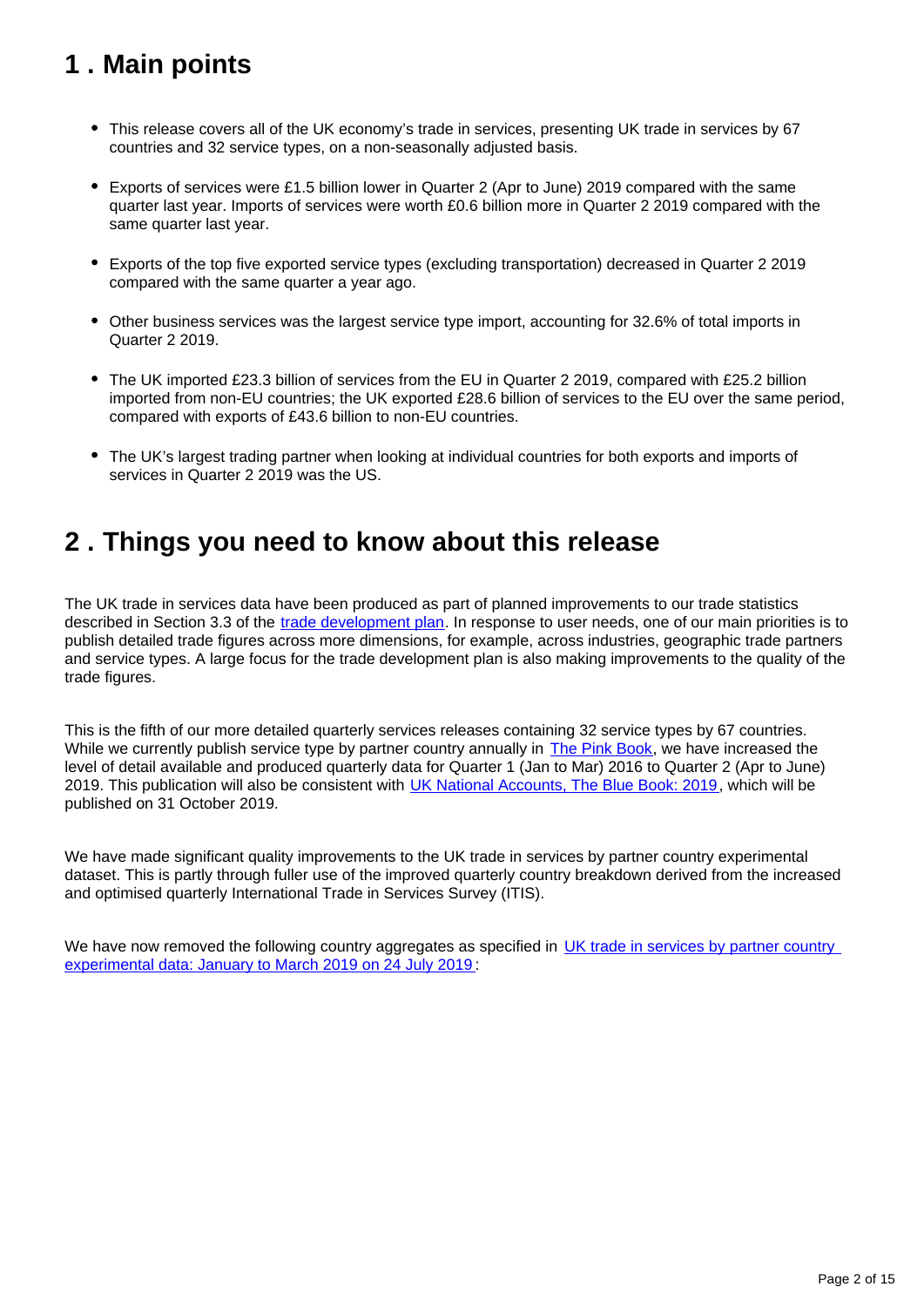- Total EFTA (R2)
- Total Europe (E1)
- Total Americas (A1)
- Total Asia (S1)
- Total Australasia & Oceania (O1)
- Total Africa (F1)

We have now included a Rest of the World (D5) series alongside Total EU28 (B5) and World total (W1). Removal of these additional country aggregates has allowed us to reduce the number of cells that need to be suppressed to protect confidentiality, meaning more country level data are available. We have also included a further breakdown of 10.1 Research and development services; these are 10.1.1 Work undertaken on a systematic basis to increase the stock of knowledge and 10.1.2 Other research and development services.

Data are provided in as much detail as possible without disclosing the details of any individual companies, but this means some figures have been suppressed to protect confidentiality.

You are advised to be cautious when interpreting changes between quarters given that the series are not seasonally adjusted and few data points are presented. It is therefore recommended that comparisons are made with the same quarter a year ago or between years. We plan to develop these statistics to be seasonally adjusted in the future.

These data are our best estimates of bilateral UK trade flows, compiled in accordance with internationally agreed standards and using a wide range of robust data sources. However, in some cases alternative estimates of bilateral trade flows are available from the statistical agencies for those countries or through central databases such as [UN Comtrade.](https://comtrade.un.org/) Differences between estimates are known as "trade asymmetries" and are a recognised aspect of international trade statistics, affecting bilateral estimates across the globe, not just in the UK.

We are heavily engaged in analysing these asymmetries, developing strong bilateral relationships with other countries to understand, explain and potentially reduce these differences. A [series of analyses](https://www.ons.gov.uk/economy/nationalaccounts/balanceofpayments/articles/asymmetriesintradedatadivingdeeperintoukbilateraltradedata/extendinganalysisofukbilateraltradedata) shows comparisons and the relative strengths of different estimates, which users may wish to reference to help understand the quality of our bilateral trade estimates.

## <span id="page-2-0"></span>**3 . The value of UK imports of services increased and the value of UK services exports decreased in Quarter 2 2019 compared with the same quarter a year ago**

The value of UK exports of services decreased by 2.1% between Quarter 2 (Apr to June) 2018 and Quarter 2 2019, from £73.7 billion to £72.2 billion , as shown in Table 1.

The value of UK imports of services increased by 1.3% over the same period, from £47.9 billion to £48.5 billion.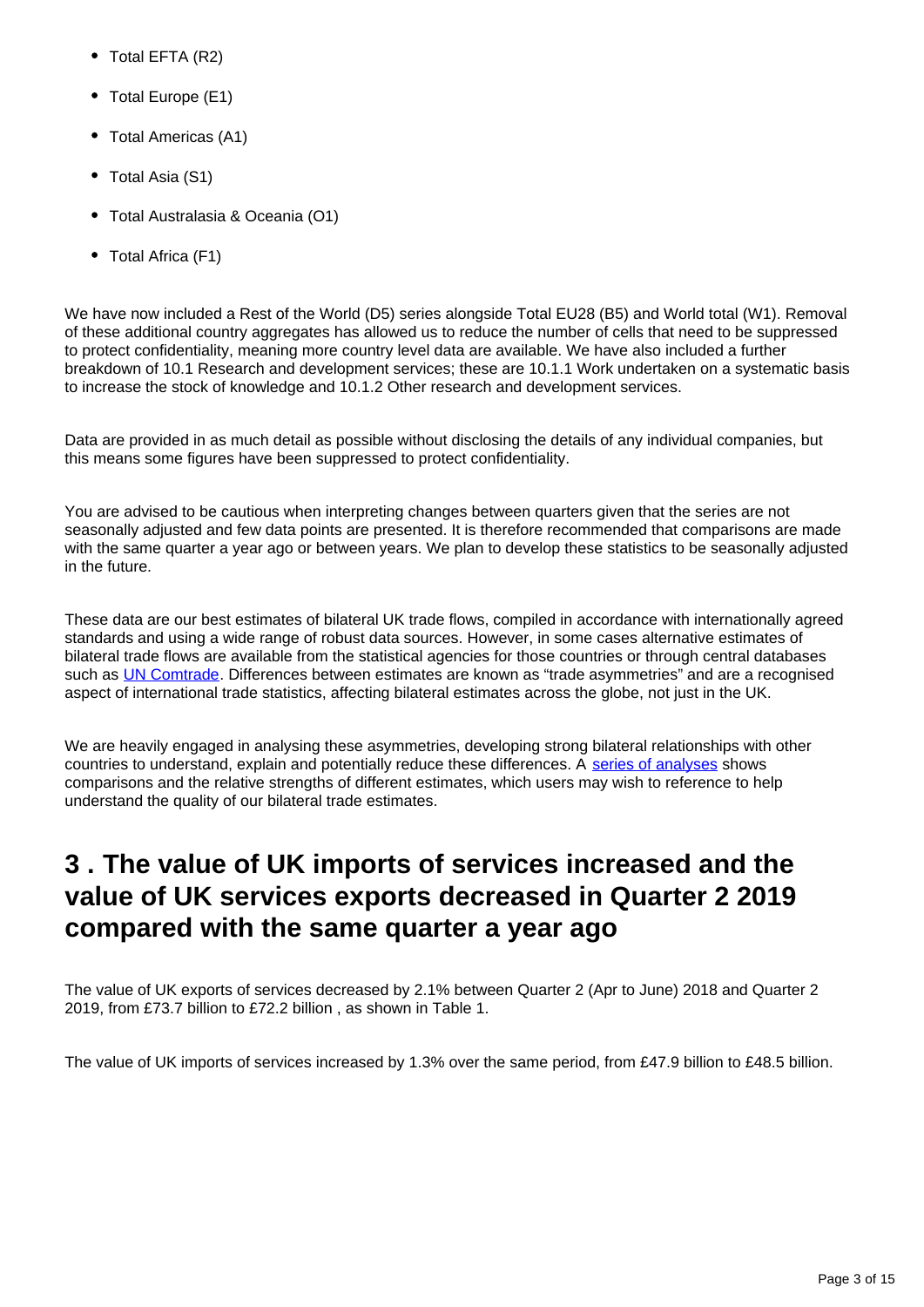Table 1: Imports have increased and exports have decreased in Quarter 2 2019 compared with the same quarter a year ago

Total UK trade in services exports and imports, Quarter 1 (Jan to Mar) 2016 to Quarter 2 2019, non-seasonally adjusted

|  |    |       |  |                                                                                                    |  |       |      |      | million        |
|--|----|-------|--|----------------------------------------------------------------------------------------------------|--|-------|------|------|----------------|
|  | Q2 | Q3 Q4 |  | Q1 Q2 Q3 Q4 Q1<br>2016 2016 2016 2016 2017 2017 2017 2017 2018 2018 2018 2018 2019 2019            |  | Q2 Q3 | Q4 O | - O1 | O <sub>2</sub> |
|  |    |       |  | LO 100 CZ 000 CO EGE ZO E1C CZ 000 ZO 000 ZE 00E ZE 101 CO CO1 ZO CO0 ZE 100 ZO COC ZO COE ZO 170. |  |       |      |      |                |

UK exports 60,438 67,098 68,525 73,516 67,203 73,900 75,335 75,181 68,681 73,693 75,409 79,636 72,695 72,178

UK imports 36,447 40,358 48,656 42,260 41,219 45,246 51,239 43,147 42,366 47,913 53,693 48,797 47,782 48,524

Source: Office for National Statistics – UK trade in services

**Notes** 

1. Quarter 1 is January to March, Quarter 2 is April to June, Quarter 3 is July to September and Quarter 4 is October to December. [Back to table](#page-0-0)

## <span id="page-3-0"></span>**4 . The value of UK exports of services increased to non-EU countries and decreased to EU countries in Quarter 2 2019 compared with the same quarter a year ago**

The value of UK exports of services for Quarter 2 (Apr to June) 2019 increased by £0.2 billion to non-EU countries when compared with Quarter 2 2018, whereas exports to EU countries decreased by £1.7 billion over the same period. The largest country level increase in exports to non-EU countries was to the US, which rose by £0.6 billion from £16.7 billion to £17.3 billion. The service type primarily causing this was other business services, which increased by £0.7 billion between Quarter 2 2018 and Quarter 2 2019.

The largest country level decrease in exports to EU countries was to the Netherlands, which decreased by £0.7 billion from £4.7 billion to £4.1 billion between Quarter 2 2018 and Quarter 2 2019. This was primarily caused by other business services, which fell by £0.5 billion over the same period.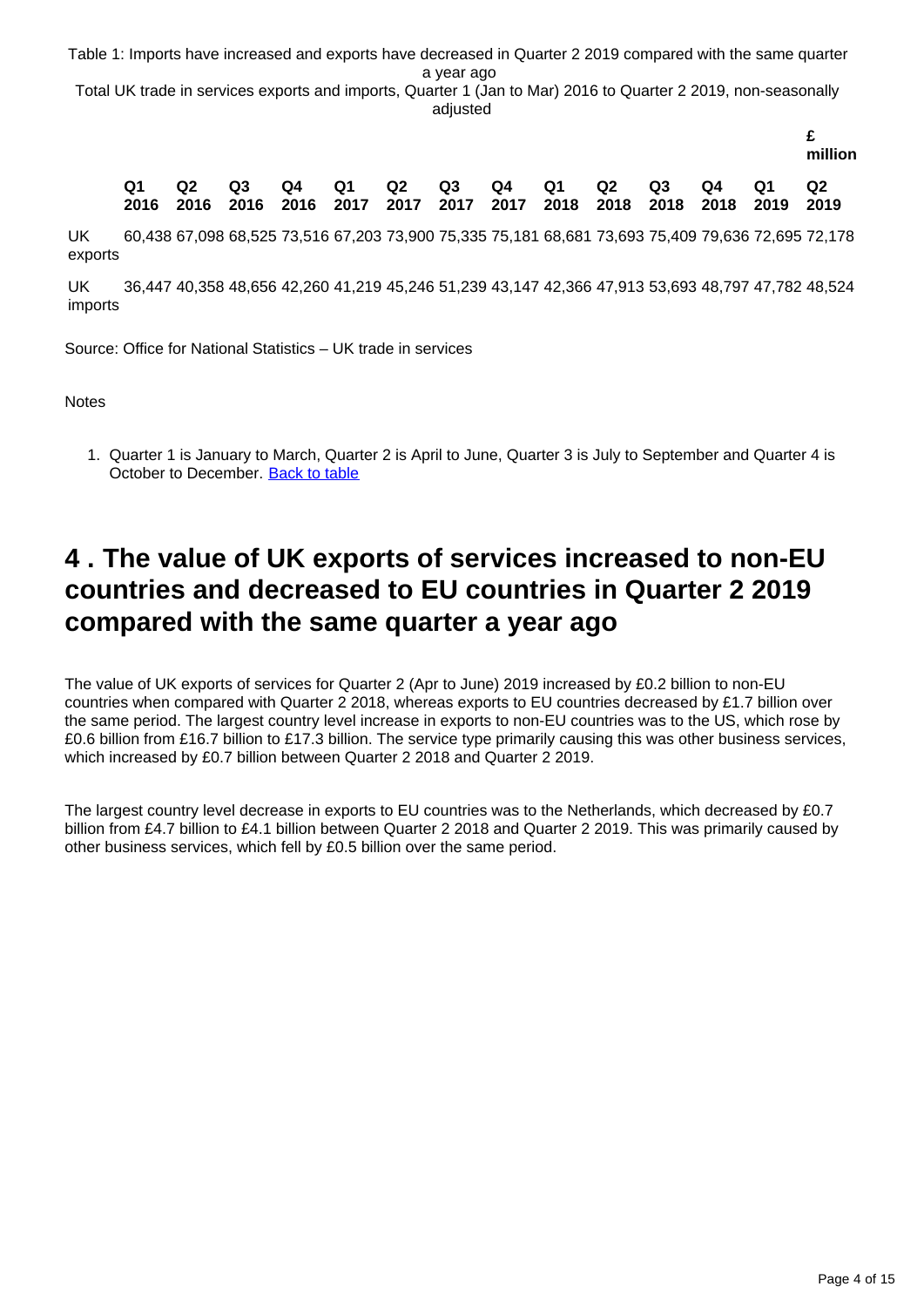**UK exports of services by EU and non-EU countries, Quarter 1 (Jan to Mar) 2016 to Quarter 2 (Apr to June) 2019, nonseasonally adjusted**

### Figure 1: Exports to non-EU countries rose and exports to EU countries fell compared with Ouarter 2 2018

UK exports of services by EU and non-EU countries, Quarter 1 (Jan to Mar) 2016 to Quarter 2 (Apr to lune) 2019, non-seasonally adjusted



#### **Source: Office for National Statistics – UK trade in services**

It is important to note that these estimates for UK services exports are not seasonally adjusted. Therefore, some variation from quarter to quarter will be explained by the time of the year, where trade in some services could be more common than at other times of the year. An example of this would be an increase of trade in travel services over the summer period.

## <span id="page-4-0"></span>**5 . The US remains the UK's largest trading partner for services exports**

The United States (US) remains the UK's largest services export partner, accounting for £17.3 billion, or 24.0%, of all UK exports of services in Quarter 2 (Apr to June) 2019 (Table 2). The value of exports to Germany was the second-highest at £4.8 billion, with exports to France the third-highest at £4.2 billion.

Of the top 10 exporting countries, the US had the largest increase of exports between Quarter 2 2018 and Quarter 2 2019, amounting to £0.6 billion. The US and Italy were the only countries in the top 10 whose exports increased during this period. The Netherlands had the largest decrease of exports at £0.7 billion.

Exports to Germany and France were equivalent to 6.6% and 5.8% of total UK services exports, respectively. Taken together, UK exports to the top three countries accounted for 36.4% of all UK services exports in Quarter 2 2019.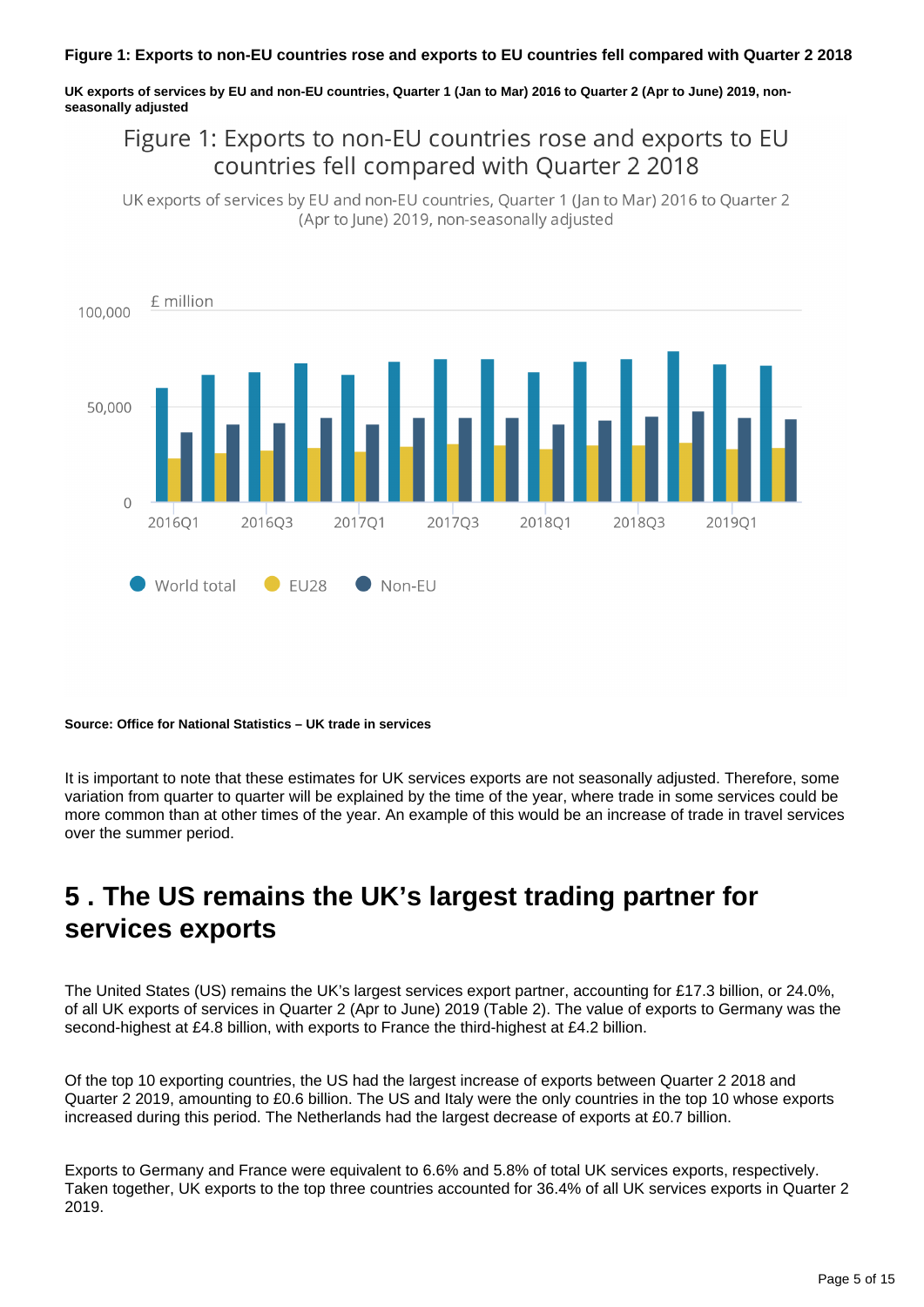Table 2: The US was the UK's largest services export partner in Quarter 2 2019 at £17.3 billion UK's largest export partner countries, Quarter 2 (Apr to June) 2018 and Quarter 2 2019, non-seasonally adjusted

| <b>Country</b>       | £ million  |            | <b>Percentage of total exports</b> |            |  |
|----------------------|------------|------------|------------------------------------|------------|--|
|                      | Q2<br>2018 | Q2<br>2019 | Q <sub>2</sub><br>2018             | Q2<br>2019 |  |
| <b>United States</b> | 16,683     | 17,331     | 22.6                               | 24.0       |  |
| Germany              | 5,109      | 4,791      | 6.9                                | 6.6        |  |
| France               | 4,489      | 4,201      | 6.1                                | 5.8        |  |
| <b>Netherlands</b>   | 4,745      | 4,050      | 6.4                                | 5.6        |  |
| Ireland              | 3,450      | 3,255      | 4.7                                | 4.5        |  |
| Switzerland          | 2,906      | 2,737      | 3.9                                | 3.8        |  |
| Italy                | 2,590      | 2,680      | 3.5                                | 3.7        |  |
| Spain                | 1,908      | 1,912      | 2.6                                | 2.6        |  |
| Japan                | 1,807      | 1,784      | 2.5                                | 2.5        |  |
| Australia            | 1,679      | 1,646      | 2.3                                | 2.3        |  |
| Rest of the World    | 28,327     | 27,791     | 38.4                               | 38.5       |  |
| World total          | 73,693     | 72,178     | 100.0                              | 100.0      |  |

Source: Office for National Statistics

#### **Notes**

- 1. Quarter 1 is January to March, Quarter 2 is April to June, Quarter 3 is July to September and Quarter 4 is October to December. [Back to table](#page-0-0)
- 2. "United States" includes Puerto Rico. <u>[Back to table](#page-0-0)</u>

## <span id="page-5-0"></span>**6 . Exports of other business services remains the UK's largest export service type**

Comparing Quarter 2 (Apr to June) 2019 with the same quarter a year ago for the top five export service types, transportation had the largest value increase at £0.2 billion; this is an increase of 2.6%. The other export service types all saw a decrease in value when comparing Quarter 2 2019 with Quarter 2 2019.Could this be changed to The other export service types all saw a decrease in value when comparing Quarter 2 2018 with Quarter 2 2019.

Other business services, which includes research and development; professional and management consulting services; and technical, trade-related and other business services not included elsewhere, continues to be the largest export service type, accounting for 31.7% of total services exports in Quarter 2 2019.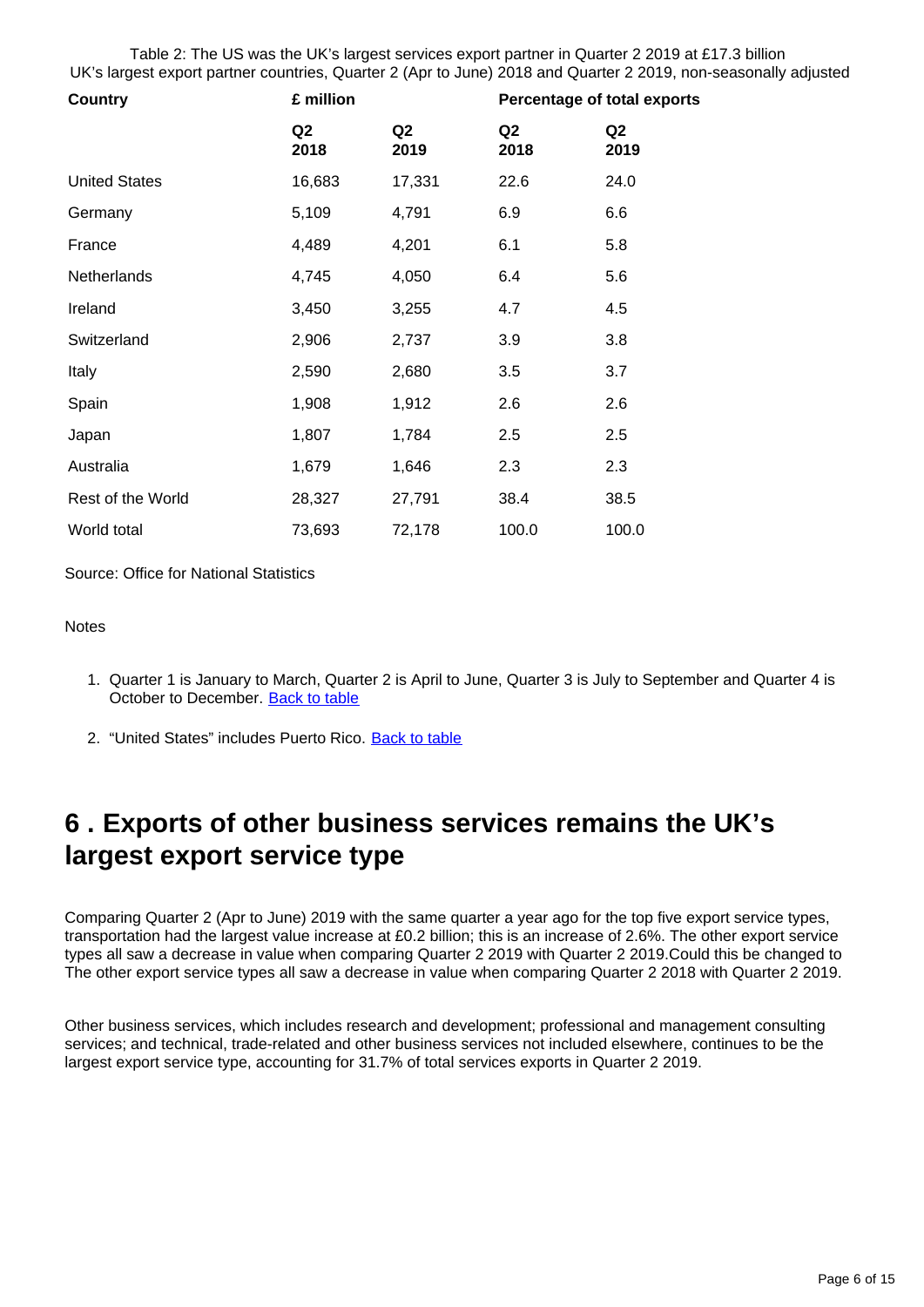Table 3: Other business services accounted for 31.7% of total service exports in Quarter 2 2019 UK's largest service type exports, Quarter 2 (Apr to June) 2018 and Quarter 2 2019, non-seasonally adjusted

| <b>Service type</b>     | £ million              |                        | <b>Percentages</b><br>of total service exports |                        |  |
|-------------------------|------------------------|------------------------|------------------------------------------------|------------------------|--|
|                         | Q <sub>2</sub><br>2018 | Q <sub>2</sub><br>2019 | Q <sub>2</sub><br>2018                         | Q <sub>2</sub><br>2019 |  |
| Other business services | 23,043                 | 22,887                 | 31.3                                           | 31.7                   |  |
| Financial               | 16,133                 | 14,439                 | 21.9                                           | 20.0                   |  |
| Travel                  | 9,426                  | 9,248                  | 12.8                                           | 12.8                   |  |
| Transportation          | 7,318                  | 7,509                  | 9.9                                            | 10.4                   |  |
| Insurance and pension   | 5,139                  | 5,056                  | 7.0                                            | 7.0                    |  |
| Other service types     | 12,634                 | 13,039                 | 17.1                                           | 18.1                   |  |
| <b>Total services</b>   | 73,693                 | 72,178                 | 100.0                                          | 100.0                  |  |

Source: Office for National Statistics – UK trade in services

#### Notes

1. Quarter 1 is January to March, Quarter 2 is April to June, Quarter 3 is July to September and Quarter 4 is October to December. [Back to table](#page-0-0)

Figure 2 shows the value for each component of other business services in Quarter 2 2019. Legal, accounting, management consulting and public relations made up the largest share of other business services, accounting for 35.8%.

Legal, accounting, management consulting, and public relations is a subcomponent of professional and management consulting services.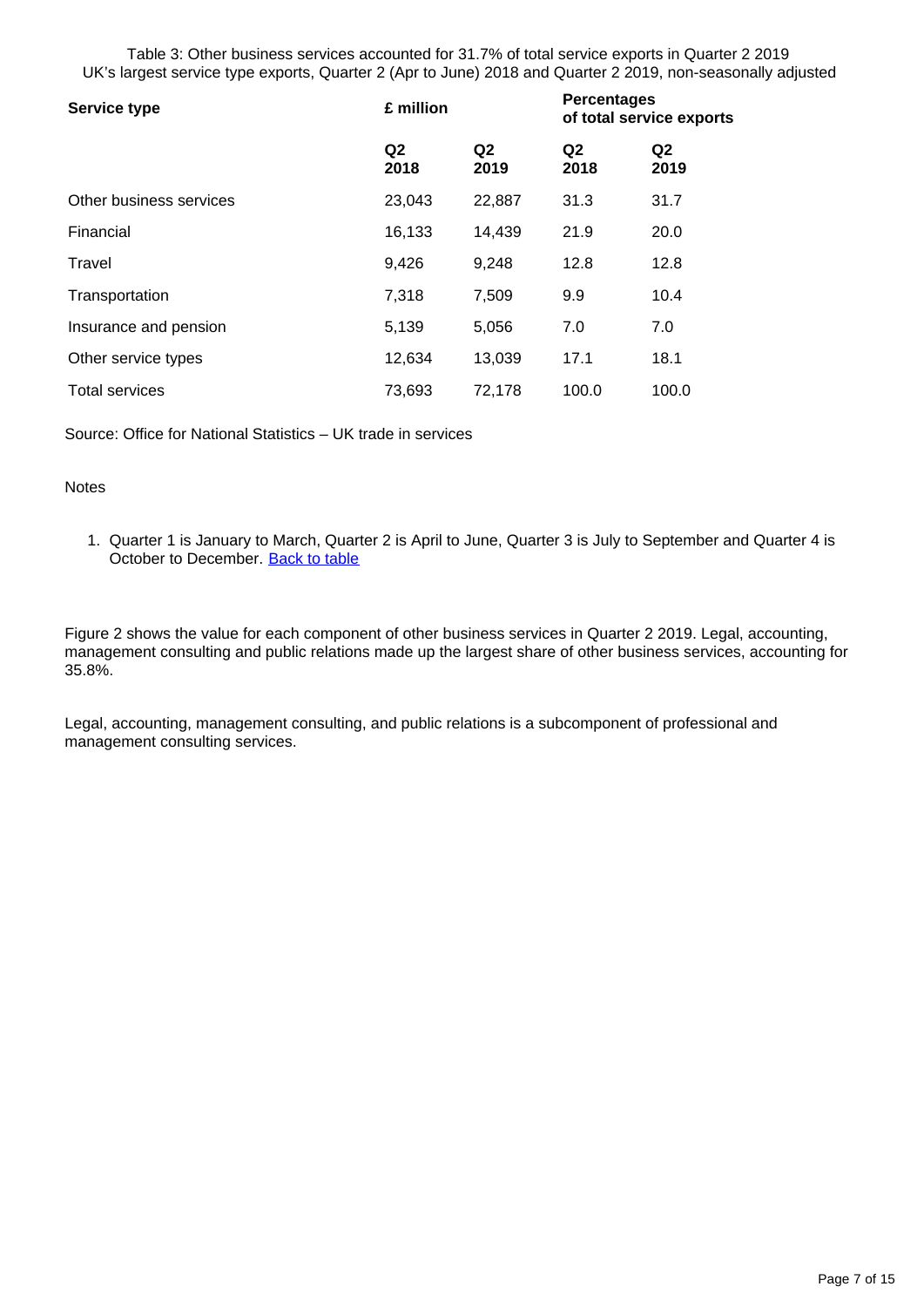#### **Figure 2: Legal, accounting, management consulting and public relations accounted for 35.8% of total exports of other business services**

#### **Total UK exports of other business services, Quarter 2 (Apr to June) 2019, non-seasonally adjusted**

### Figure 2: Legal, accounting, management consulting and public relations accounted for 35.8% of total exports of other business services

Total UK exports of other business services, Quarter 2 (Apr to June) 2019, non-seasonally adjusted



#### **Source: Office for National Statistics – UK trade in services**

In Quarter 2 2019, the United States (US) was the UK's largest export partner for other business services, accounting for 30.3%. The £6.9 billion worth of exports of other business services to the US was primarily caused by £3.4 billion worth of exports of professional and management consulting services.

Ireland was the second-largest export partner for other business services, followed by Switzerland, Germany and the Netherlands (Figure 3). The top five services export partners accounted for 53.7% of total exports of other business services.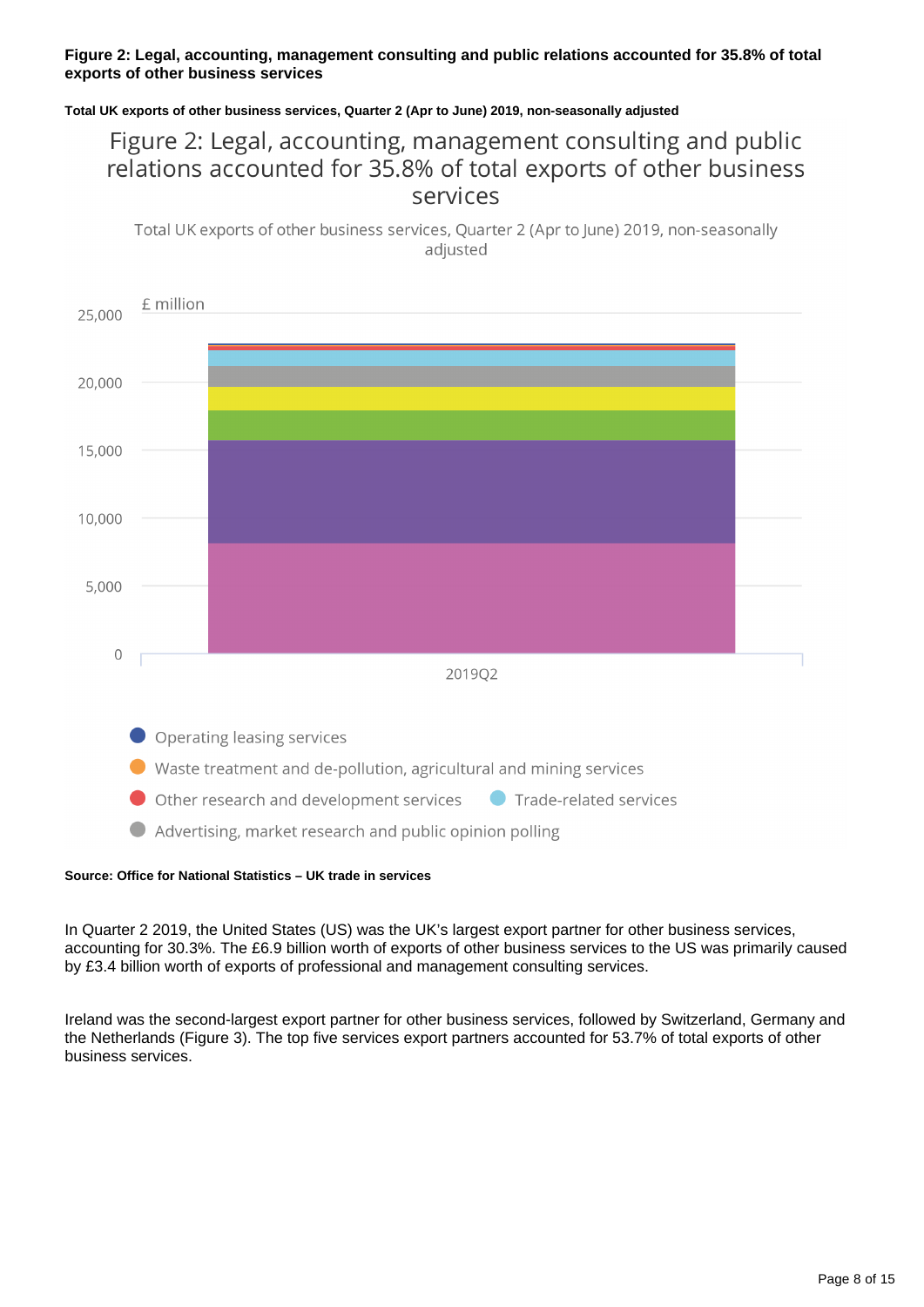**UK exports of other business services by partner country, Quarter 2 (Apr to June) 2019, non-seasonally adjusted**

Figure 3: The US was the largest export partner for other business services, accounting for 30.3%

UK exports of other business services by partner country, Quarter 2 (Apr to June) 2019, nonseasonally adjusted



**Source: Office for National Statistics**

## <span id="page-8-0"></span>**7 . The value of UK imports of services from non-EU countries was greater and from EU countries was lesser in Quarter 2 2019 than in Quarter 2 2018**

The value of UK imports of services from non-EU countries increased by £0.7 billion in Quarter 2 (Apr to June) 2019 compared with Quarter 2 2018. The largest increase of imports from non-EU countries was from the United States (US), which increased by £0.5 billion from £8.7 billion to £9.2 billion. The service type primarily causing this was other business services, which increased by £0.3 billion between Quarter 2 2018 and Quarter 2 2019.

Imports of services from the EU decreased by £0.1 billion in Quarter 2 2019 compared with Quarter 2 2018. The largest decrease of imports from the EU was from Ireland, which fell by £0.5 billion from £2.4 billion to £1.9 billion. The service type primarily causing this was other business services, which decreased by £0.5 billion during this period.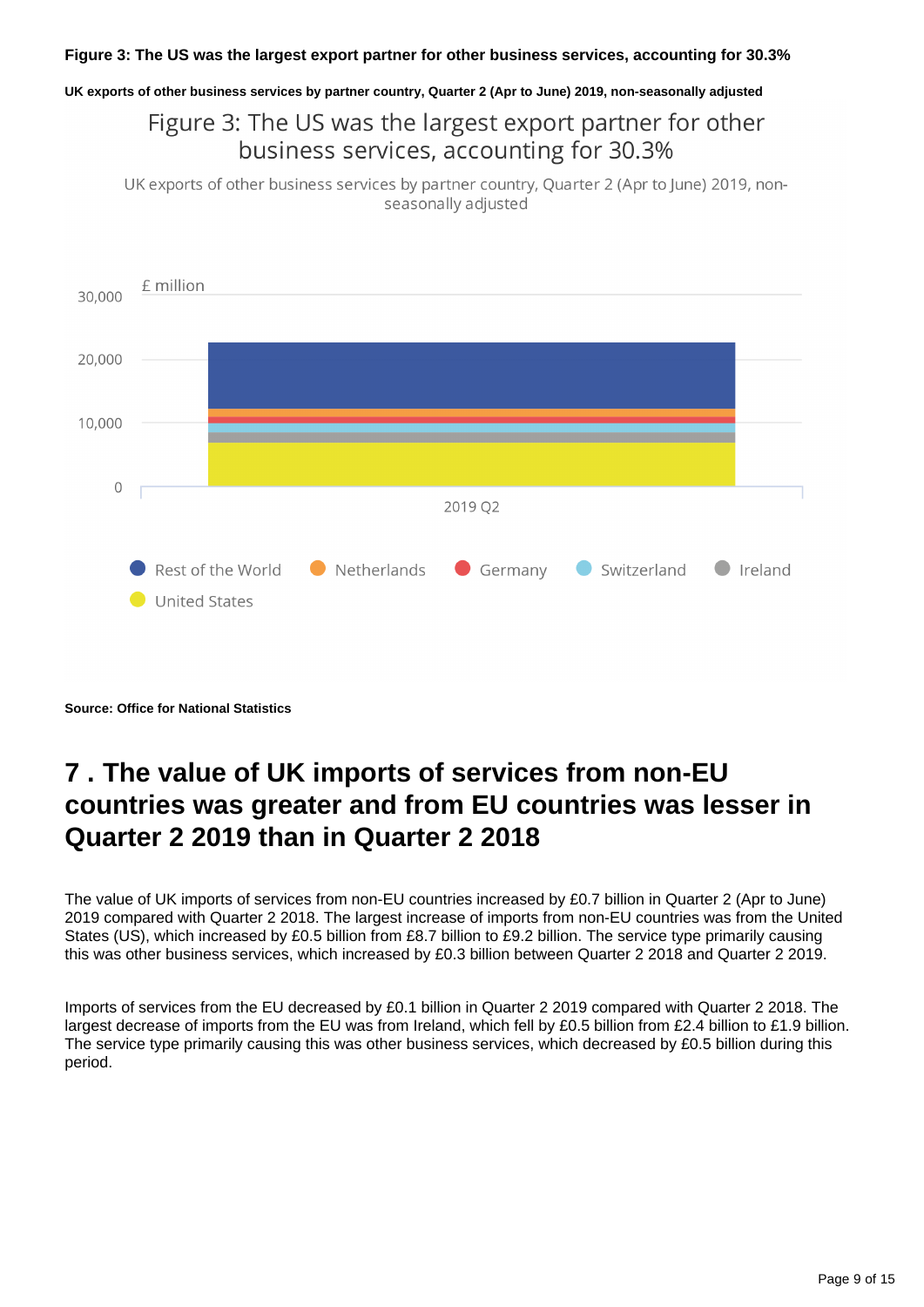#### **Figure 4: Imports from the EU decreased and from non-EU countries increased compared with the same quarter a year ago**

**UK imports of services by EU and non-EU, Quarter 1 (Jan to Mar) 2016 to Quarter 2 (Apr to June) 2019, non-seasonally adjusted**

### Figure 4: Imports from the EU decreased and from non-EU countries increased compared with the same quarter a year ago

UK imports of services by EU and non-EU, Quarter 1 (Jan to Mar) 2016 to Quarter 2 (Apr to June) 2019, non-seasonally adjusted



**Source: Office for National Statistics – UK trade in services**

## <span id="page-9-0"></span>**8 . The three highest-value trading partners for imports of services accounted for over one-third of total UK services imports in Quarter 2 2019**

The US remains the UK's largest services import partner, accounting for £9.2 billion, or 19.1%, of imports of services. The value of imports from Spain was the second-highest, with imports from France the third-highest. Imports from Spain and France were equivalent to 8.1% and 8.0% of total UK services imports, respectively (Table 4). The top three countries accounted for 35.2% of all UK services imports.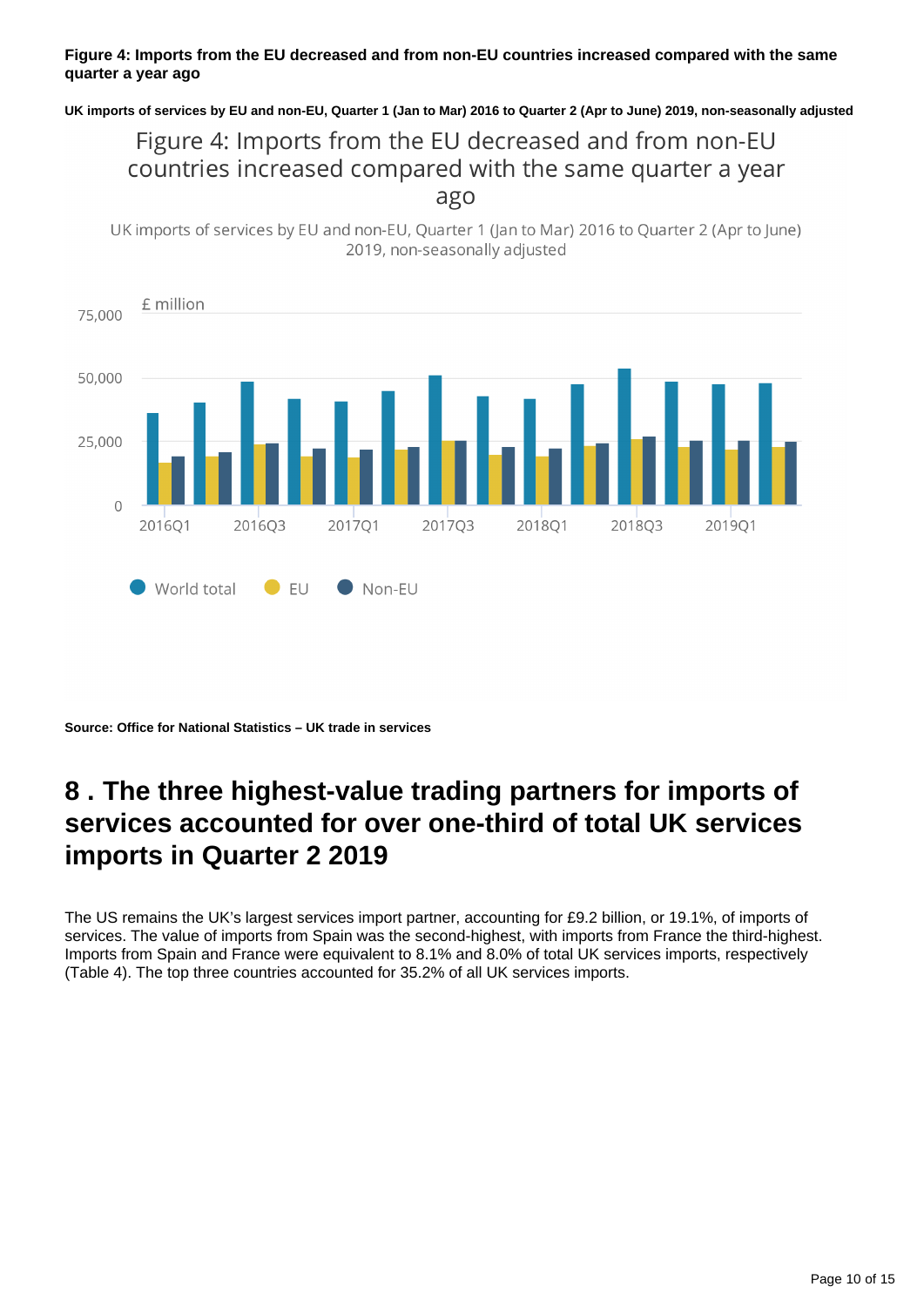Table 4: The US remained the largest import partner country in Quarter 2 2019, representing 19.1% of total imports

Change from UK's largest import partner countries, Quarter 2 (Apr to June) 2018 to Quarter 2 2019, nonseasonally adjusted to UK's largest import partner countries, Quarter 2 (Apr to June) 2018 and Quarter 2 2019, non-seasonally adjusted

| <b>Country</b>       | £ million              |            | <b>Percentages</b><br>of total services imports |                        |  |
|----------------------|------------------------|------------|-------------------------------------------------|------------------------|--|
|                      | Q <sub>2</sub><br>2018 | Q2<br>2019 | Q <sub>2</sub><br>2018                          | Q <sub>2</sub><br>2019 |  |
| <b>United States</b> | 8,749                  | 9,245      | 18.3                                            | 19.1                   |  |
| Spain                | 3,824                  | 3,942      | 8.0                                             | 8.1                    |  |
| France               | 3,879                  | 3,902      | 8.1                                             | 8.0                    |  |
| Germany              | 2,907                  | 2,903      | 6.1                                             | 6.0                    |  |
| Netherlands          | 1,902                  | 2,095      | 4.0                                             | 4.3                    |  |
| Ireland              | 2,439                  | 1,918      | 5.1                                             | 4.0                    |  |
| Italy                | 1,568                  | 1,669      | 3.3                                             | 3.4                    |  |
| India                | 1,344                  | 1,453      | 2.8                                             | 3.0                    |  |
| Japan                | 1,243                  | 1,346      | 2.6                                             | 2.8                    |  |
| Switzerland          | 1,213                  | 1,211      | 2.5                                             | 2.5                    |  |
| Rest of the World    | 18,845                 | 18,840     | 39.3                                            | 38.8                   |  |
| World total          | 47,913                 | 48,524     | 100.0                                           | 100.0                  |  |

Source: Office for National Statistics – UK trade in services

**Notes** 

- 1. Quarter 1 is January to March, Quarter 2 is April to June Quarter 3 is July to September and Quarter 4 is October to December. [Back to table](#page-0-0)
- 2. "United States" includes Puerto Rico. <u>[Back to table](#page-0-0)</u>

### <span id="page-10-0"></span>**9 . Imports of other business services in Quarter 2 2019 accounted for 32.6% of total UK imports**

Other business services was the largest service type for imports, accounting for 32.6% of total imports in Quarter 2 (Apr to June) 2019 (Table 5). Imports of other business services saw a 1.0% decrease between Quarter 2 2018 and Quarter 2 2019.

Travel was the second largest import, contributing 28.3% of total services imports in Quarter 2 2019, an increase of 1.1% on Quarter 2 2018. Users should note that these data are non-seasonally adjusted and show the seasonal trends throughout the year, with the majority of imports of travel seen in Quarter 2 and Quarter 3 (July to Sept). Travel imports cover goods and services provided to UK residents during visits abroad of less than one year, excluding students and medical patients who remain residents of their country of origin, even if the length of stay in another economy is more than a year. Transport to and from the UK is excluded from travel and shown as "passenger services" under "transportation".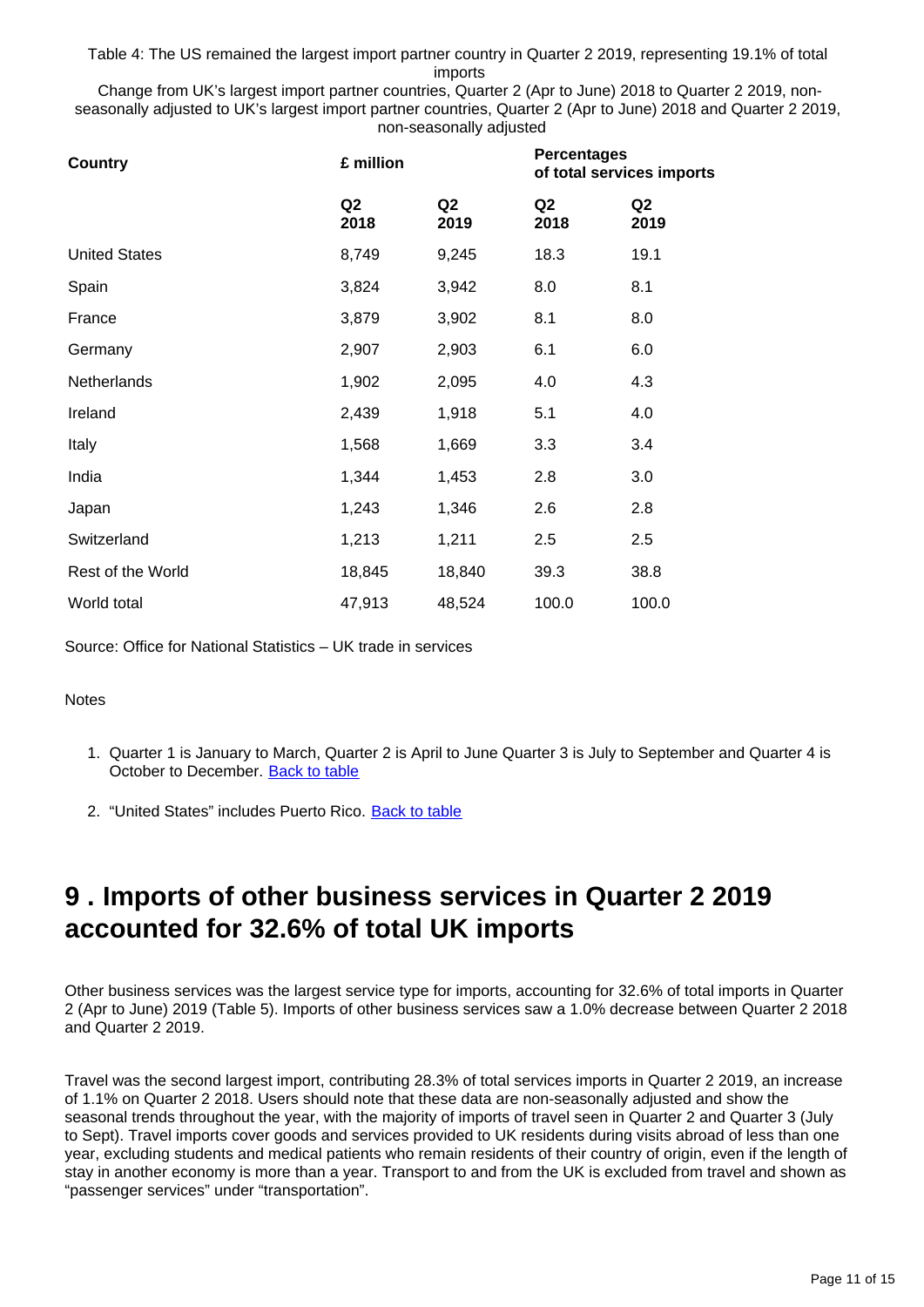Table 5: Other business services accounted for 32.6% of total UK services imports in Quarter 2 2019 UK's largest service type imports, Quarter 2 (Apr to June) 2018 and Quarter 2 2019, non-seasonally adjusted

| <b>Service type</b>                                      | £ million              |                        | <b>Percentages</b><br>of total services imports |                        |  |
|----------------------------------------------------------|------------------------|------------------------|-------------------------------------------------|------------------------|--|
|                                                          | Q <sub>2</sub><br>2018 | Q <sub>2</sub><br>2019 | Q <sub>2</sub><br>2018                          | Q <sub>2</sub><br>2019 |  |
| Other business services                                  | 16,004                 | 15,838                 | 33.4                                            | 32.6                   |  |
| Travel                                                   | 13,054                 | 13,752                 | 27.2                                            | 28.3                   |  |
| Transportation                                           | 6,232                  | 6,263                  | 13.0                                            | 12.9                   |  |
| Financial                                                | 3,962                  | 4,752                  | 8.3                                             | 9.8                    |  |
| Telecommunications, computer and information<br>services | 2,901                  | 2,482                  | 6.1                                             | 5.1                    |  |
| Other service types                                      | 5,760                  | 5,437                  | 12.0                                            | 11.2                   |  |
| <b>Total services</b>                                    | 47,913                 | 48,524                 | 100.0                                           | 100.0                  |  |

Source: Office for National Statistics – UK trade in services

#### **Notes**

1. Quarter 1 is January to March, Quarter 2 is April to June Quarter 3 is July to September and Quarter 4 is October to December. [Back to table](#page-0-0)

In Quarter 2 2019, the United States (US) was the largest import partner of other business services, accounting for 28.9% of total imports of other business services. Of the £4.6 billion imports of other business services from the US, £3.2 billion was from technical, trade-related and other business services.

Germany was the second-largest import partner for imports of other business services, followed by the Netherlands, France and India. The top five import partners accounted for 54.7% of total imports of other business services (Figure 5).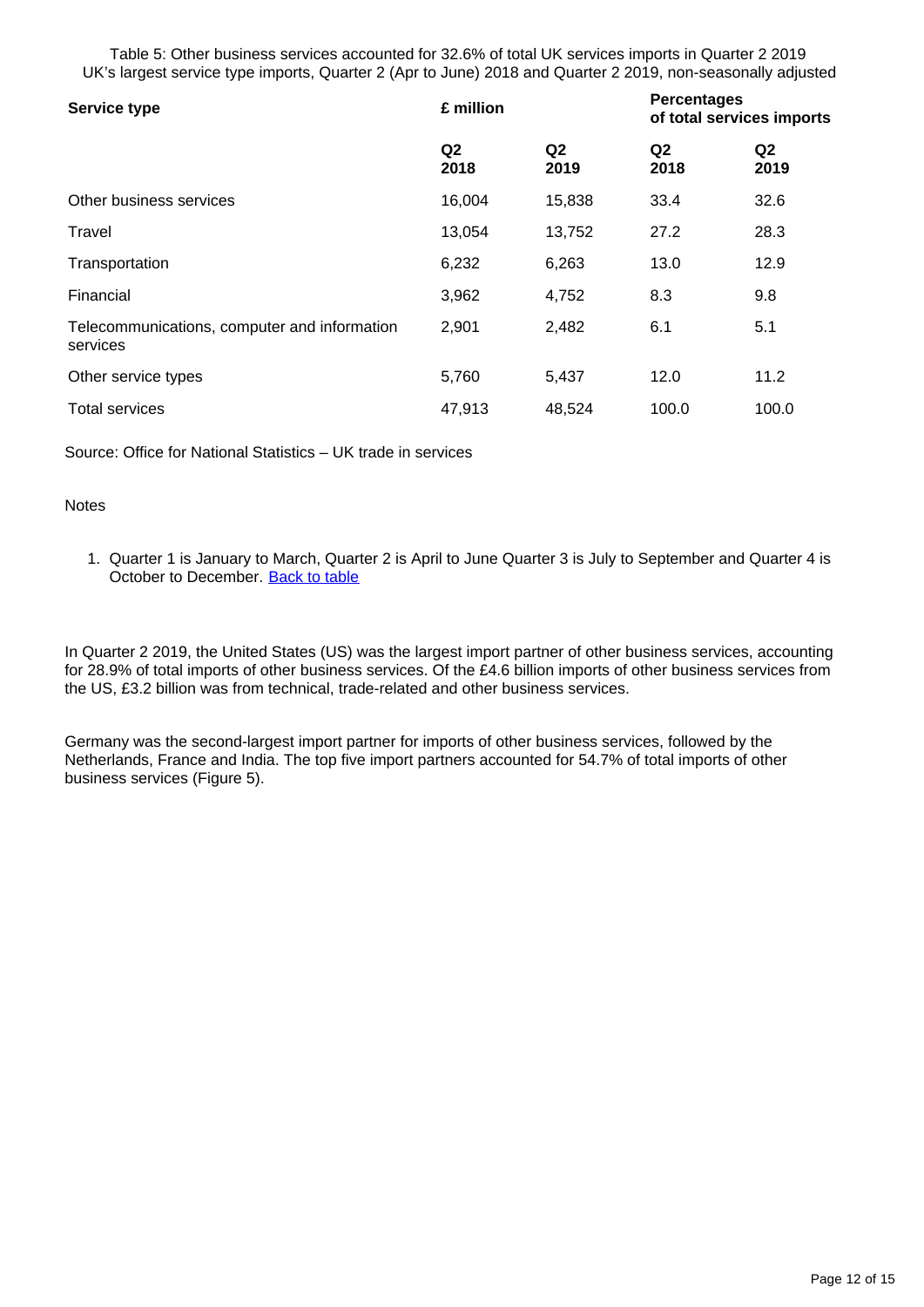#### **Figure 5: The US was the largest import partner for other business services, accounting for 28.9% of total other business services imports**

**UK imports of other business services by partner country, Quarter 2 (Apr to June) 2019, non-seasonally adjusted**

### Figure 5: The US was the largest import partner for other business services, accounting for 28.9% of total other business services imports

UK imports of other business services by partner country, Quarter 2 (Apr to June) 2019, nonseasonally adjusted



**Source: Office for National Statistics – UK trade in services**

## <span id="page-12-0"></span>**10 . Explore the new trade in services data with our interactive tools**

We have produced some interactive tools to help explore the data.

Data are provided in as much detail as possible without disclosing the details of any individual companies, but this means some figures have been suppressed to protect confidentiality. The interactive tool will show no data available if the data are zero, suppressed or unavailable at this level of detail.

Select a country by hovering over it or using the drop-down menu.

**Figure 6: UK trade in services with the rest of the world, exports and imports, 2018**

### **What about trade in a particular service type?**

Use our interactive tools to understand UK trade of a particular service type.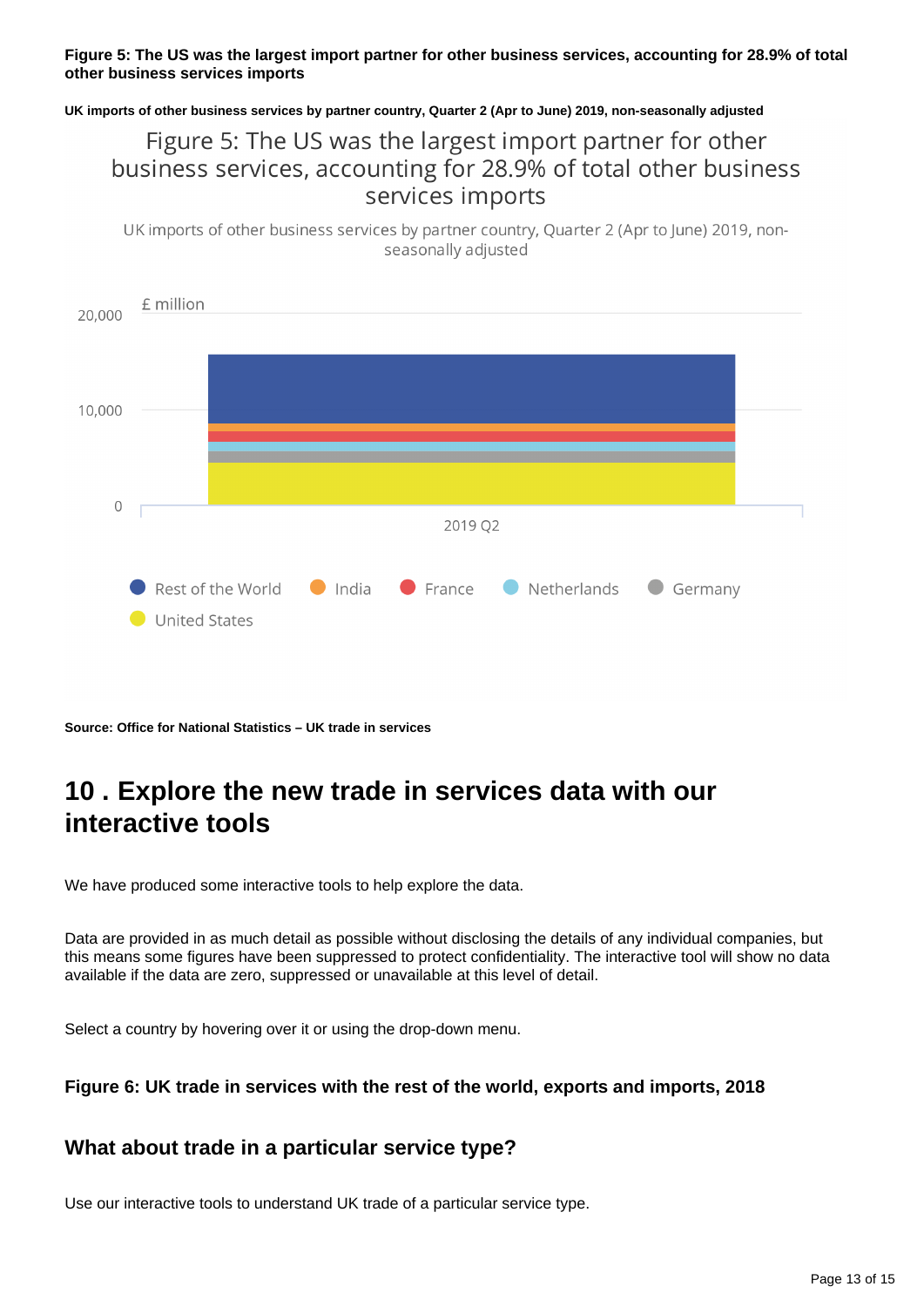Select a service type from the drop-down menu, or click through the levels to explore the data.

### **Figure 7: UK exports, 2018**

#### **Figure 8: UK imports, 2018**

If you have any questions about the new data or would like to provide feedback on these tools, please email trade@ons.gov.uk with your comments.

## <span id="page-13-0"></span>**11 . Quality and methodology**

Trade in services covers export and import activity across 12 categories:

- manufacturing
- maintenance and repair services
- transportation
- travel
- construction
- insurance and pensions
- financial
- intellectual property
- telecommunications services
- other business services
- personal, cultural and recreational
- government

Trade in services statistics are derived from a variety of sources, though the International Trade in Services Survey (ITIS) and the International Passenger Survey (IPS) form the bulk of these data. Most of our data sources are supplied with geographical breakdowns to enable the production of trade in services statistics by country and service type. If the data source does not include geographical breakdowns, the data are estimated using a closely aligned source.

Detailed methodological notes are published in [UK Balance of Payments, The Pink Book 2018](https://www.ons.gov.uk/economy/nationalaccounts/balanceofpayments/bulletins/unitedkingdombalanceofpaymentsthepinkbook/2018).

The [UK trade methodology web pages](http://www.ons.gov.uk/economy/nationalaccounts/balanceofpayments/methodologies/uktrade) have been developed to provide detailed information about the methods used to produce UK trade statistics.

The [UK trade Quality and Methodology Information \(QMI\) report](https://www.ons.gov.uk/economy/nationalaccounts/balanceofpayments/qmis/uktradeqmi) contains important information on: